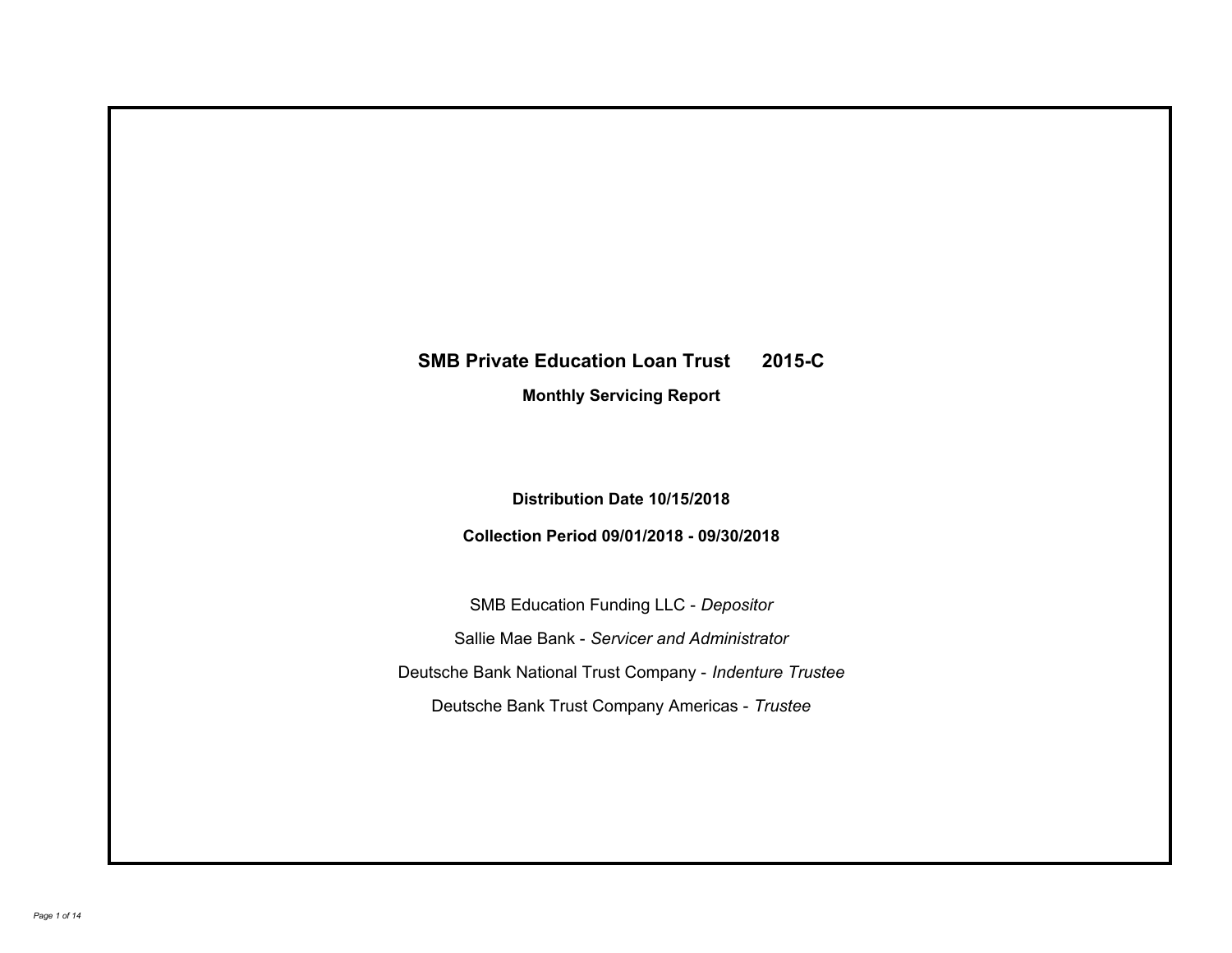| ι.          | <b>Deal Parameters</b>                        |                                                 |                               |                                |                                |
|-------------|-----------------------------------------------|-------------------------------------------------|-------------------------------|--------------------------------|--------------------------------|
| Α           | <b>Student Loan Portfolio Characteristics</b> |                                                 | Settlement Date<br>10/27/2015 | 08/31/2018                     | 09/30/2018                     |
|             | <b>Principal Balance</b>                      |                                                 | \$693,787,197.00              | \$469,287,113.89               | \$461,870,069.09               |
|             | Interest to be Capitalized Balance            |                                                 | 55,852,621.68                 | 22,548,797.34                  | 22,428,197.97                  |
|             | Pool Balance                                  |                                                 | \$749,639,818.68              | \$491,835,911.23               | \$484,298,267.06               |
|             | Weighted Average Coupon (WAC)                 |                                                 |                               |                                |                                |
|             |                                               | WAC1 (Contractual Interest Rate on the Loan)    | 8.28%                         | 9.28%                          | 9.37%                          |
|             |                                               | WAC2 (Average of Applicable Interest Rate)      | 8.28%                         | 9.23%                          | 9.32%                          |
|             |                                               | WAC3 (Average of Actual Interest Rate)          | 8.22%                         | 9.16%                          | 9.25%                          |
|             | Weighted Average Remaining Term               |                                                 | 127.00                        | 121.91                         | 122.14                         |
|             | Number of Loans                               |                                                 | 65,154                        | 44,206                         | 43,580                         |
|             | Number of Borrowers<br>Pool Factor            |                                                 | 45,614                        | 31,650<br>0.656096300<br>9.85% | 31,225<br>0.646041279<br>9.82% |
|             |                                               | Since Issued Total Constant Prepayment Rate (1) |                               |                                |                                |
| B           | <b>Debt Securities</b>                        | Cusip/Isin                                      | 09/17/2018                    |                                | 10/15/2018                     |
|             | A <sub>2</sub> A                              | 78448RAB2                                       | \$134,371,412.18              |                                | \$130,813,742.34               |
|             | A <sub>2</sub> B                              | 78448RAC0                                       | \$64,913,725.68               |                                | \$63,195,044.60                |
|             | A <sub>3</sub>                                | 78448RAD8                                       | \$75,000,000.00               |                                | \$75,000,000.00                |
|             | B                                             | 78448RAE6                                       | \$70,000,000.00               |                                | \$70,000,000.00                |
|             | C                                             | 78448RAF3                                       | \$50,000,000.00               |                                | \$50,000,000.00                |
| $\mathsf C$ | <b>Certificates</b>                           | <b>Cusip/Isin</b>                               | 09/17/2018                    |                                | 10/15/2018                     |
|             |                                               |                                                 |                               |                                |                                |
|             | Residual                                      | 78448R106                                       | \$100,000.00                  |                                | \$100,000.00                   |
| D           | <b>Account Balances</b>                       |                                                 | 09/17/2018                    |                                | 10/15/2018                     |
|             | Reserve Account Balance                       |                                                 | \$1,884,455.00                |                                | \$1,884,455.00                 |
|             |                                               |                                                 |                               |                                |                                |
| Е           | <b>Asset / Liability</b>                      |                                                 | 09/17/2018                    |                                | 10/15/2018                     |
|             | Overcollateralization Percentage              |                                                 | 19.83%                        |                                | 19.68%                         |
|             | Specified Overcollateralization Amount        |                                                 | \$147,550,773.37              |                                | \$145,289,480.12               |
|             | Actual Overcollateralization Amount           |                                                 | \$97,550,773.37               |                                | \$95,289,480.12                |

(1) For additional information, see 'Since Issued CPR Methodology' found on page 11 of this report.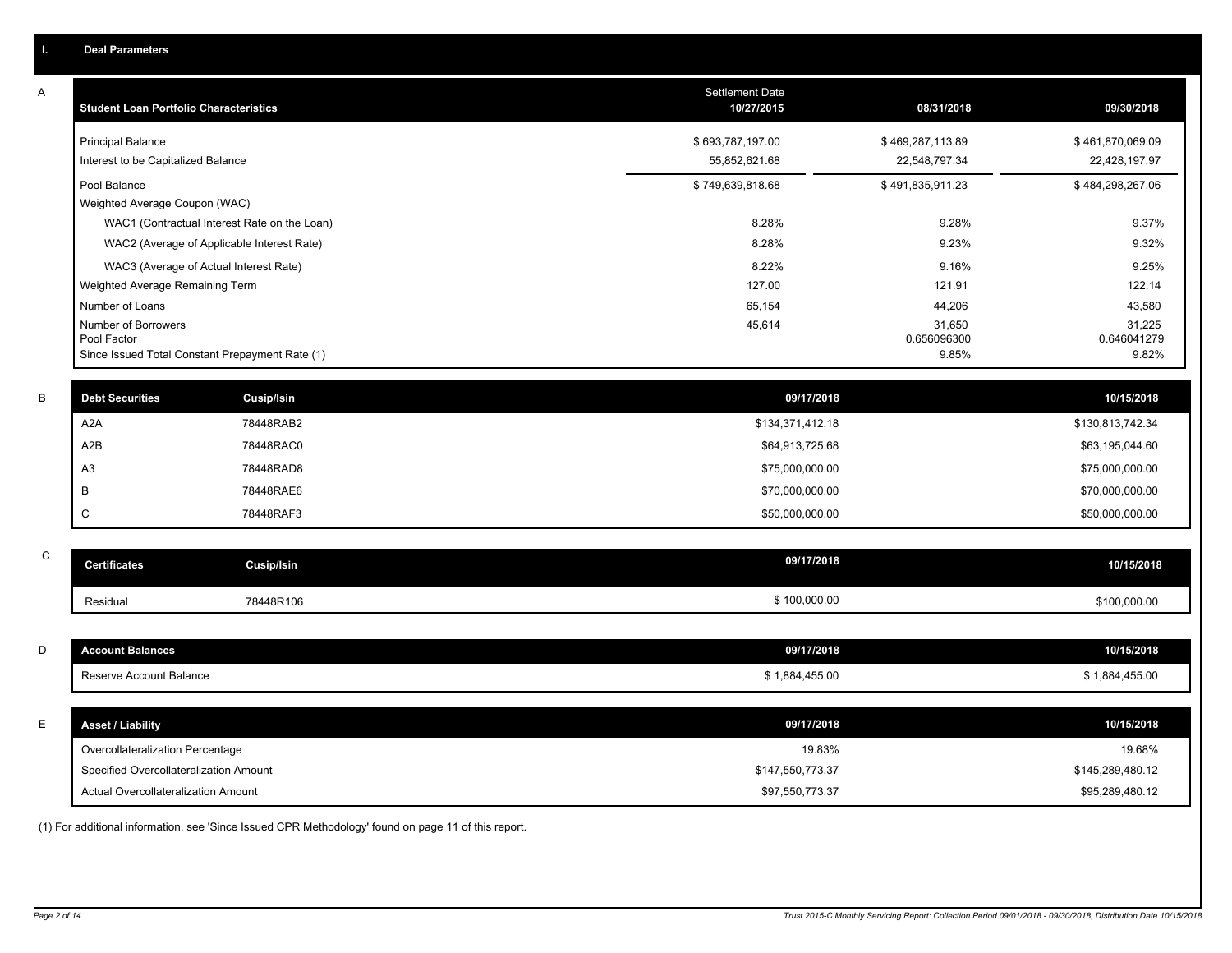| A | <b>Student Loan Principal Receipts</b>                           |                 |
|---|------------------------------------------------------------------|-----------------|
|   | <b>Borrower Principal</b>                                        | 7,922,830.61    |
|   | <b>Consolidation Activity Principal</b>                          | 0.00            |
|   | Seller Principal Reimbursement                                   | 0.00            |
|   | Servicer Principal Reimbursement                                 | 0.00            |
|   | Delinquent Principal Purchases by Servicer                       | 0.00            |
|   | <b>Other Principal Deposits</b>                                  | 0.00            |
|   | <b>Total Principal Receipts</b>                                  | \$7,922,830.61  |
| В | <b>Student Loan Interest Receipts</b>                            |                 |
|   | <b>Borrower Interest</b>                                         | 2,590,722.97    |
|   | <b>Consolidation Activity Interest</b>                           | 0.00            |
|   | Seller Interest Reimbursement                                    | 0.00            |
|   | Servicer Interest Reimbursement                                  | 0.00            |
|   | Delinquent Interest Purchases by Servicer                        | 0.00            |
|   | <b>Other Interest Deposits</b>                                   | 0.00            |
|   | <b>Total Interest Receipts</b>                                   | \$2,590,722.97  |
| C | <b>Recoveries on Realized Losses</b>                             | \$83,510.50     |
| D |                                                                  |                 |
|   | <b>Investment Income</b>                                         | \$20,267.51     |
| Е | <b>Funds Borrowed from Next Collection Period</b>                | \$0.00          |
| F | <b>Funds Repaid from Prior Collection Period</b>                 | \$0.00          |
| G | Loan Sale or Purchase Proceeds                                   | \$0.00          |
| н | <b>Initial Deposits to Distribution Account</b>                  | \$0.00          |
|   | <b>Excess Transferred from Other Accounts</b>                    | \$0.00          |
| J | <b>Borrower Benefit Reimbursements</b>                           | \$0.00          |
| Κ | <b>Other Deposits</b>                                            | \$0.00          |
| L | <b>Other Fees Collected</b>                                      | \$0.00          |
| м | <b>AVAILABLE FUNDS</b>                                           | \$10,617,331.59 |
| N | Non-Cash Principal Activity During Collection Period             | \$505,785.81    |
| O | Aggregate Purchased Amounts by the Depositor, Servicer or Seller | \$0.00          |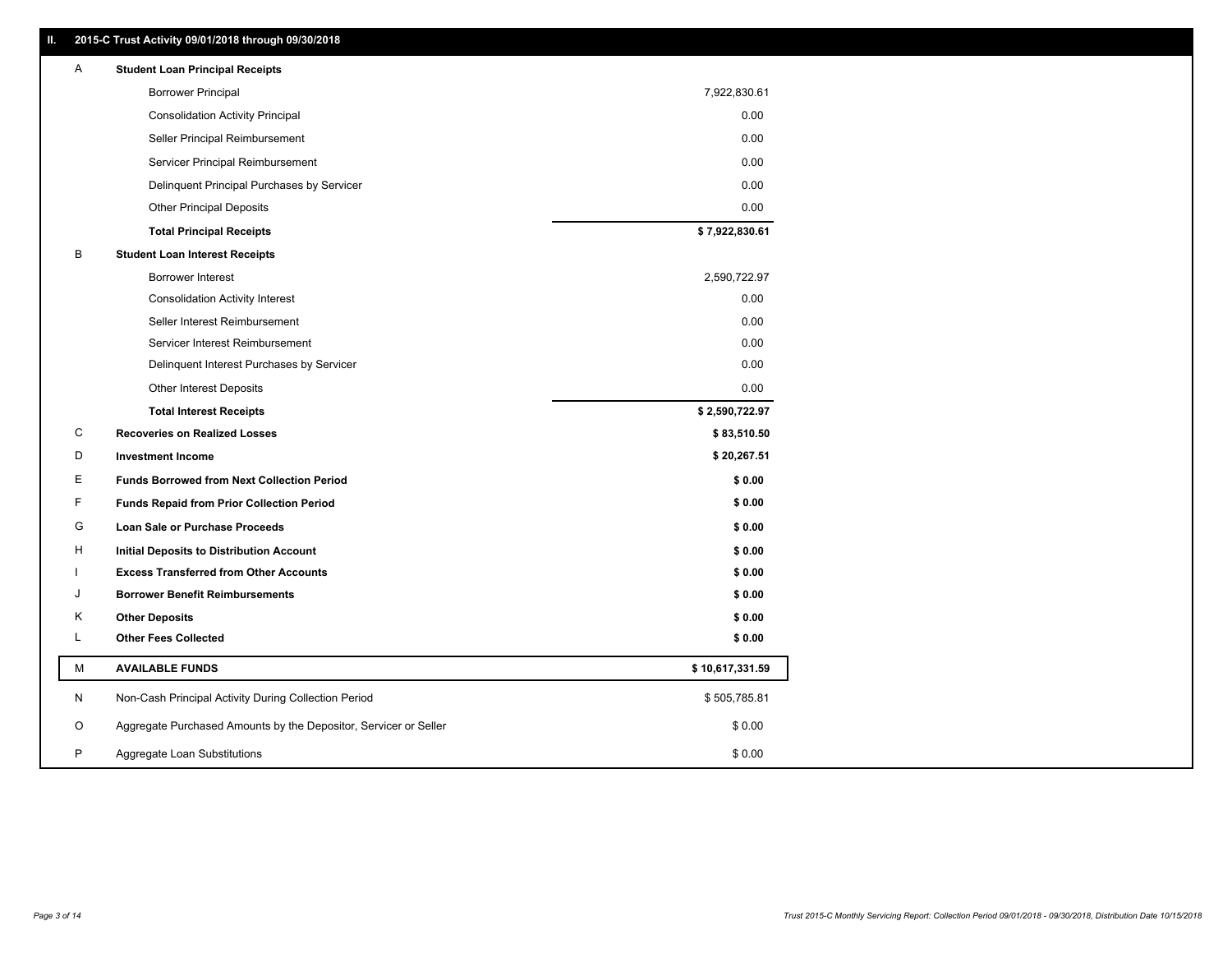#### **09/30/2018 08/31/2018 Wtd Avg Coupon # Loans Principal and Interest Accrued to Capitalize % of Principal % of Loans in Repay (1) Wtd Avg Coupon # Loans Principal and Interest Accrued to Capitalize % of Principal % of Loans in Repay (1)**  INTERIM: IN SCHOOL 10.50% 1,740 \$25,138,487.25 5.191% - % 10.41% 1,834 \$26,707,332.63 5.430% - % GRACE 10.37% 1,179 \$17,647,692.82 3.644% - % 10.26% 1,134 \$16,757,483.49 3.407% - % DEFERMENT 10.46% 2,710 \$34,616,607.90 7.148% - % 10.38% 2,585 \$32,865,495.31 6.682% - % REPAYMENT: CURRENT 8.97% 35,322 \$370,102,594.86 76.420% 90.958% 8.89% 36,102 \$379,814,931.86 77.224% 91.410% 31-60 DAYS DELINQUENT 9.17% 643 \$8,780,419.31 1.813% 2.158% 9.50% 581 \$7,589,367.79 1.543% 1.827% 61-90 DAYS DELINQUENT 9.08% 302 \$3,876,507.24 0.800% 0.953% 8.88% 268 \$3,503,179.02 0.712% 0.843% > 90 DAYS DELINQUENT 10.52% 147 \$2,153,382.49 0.445% 0.529% 10.07% 165 \$2,237,746.90 0.455% 0.539% FORBEARANCE 9.64% 1,537 \$21,982,575.19 4.539% 5.403% 9.40% 1,537 \$22,360,374.23 4.546% 5.381% **TOTAL 43,580 \$484,298,267.06 100.00% 100.00% 44,206 \$491,835,911.23 100.00% 100.00% Loans by Repayment Status** Percentages may not total 100% due to rounding \*

Loans classified in "Repayment" include any loan for which interim interest only, \$25 fixed payments or full principal and interest payments are due. 1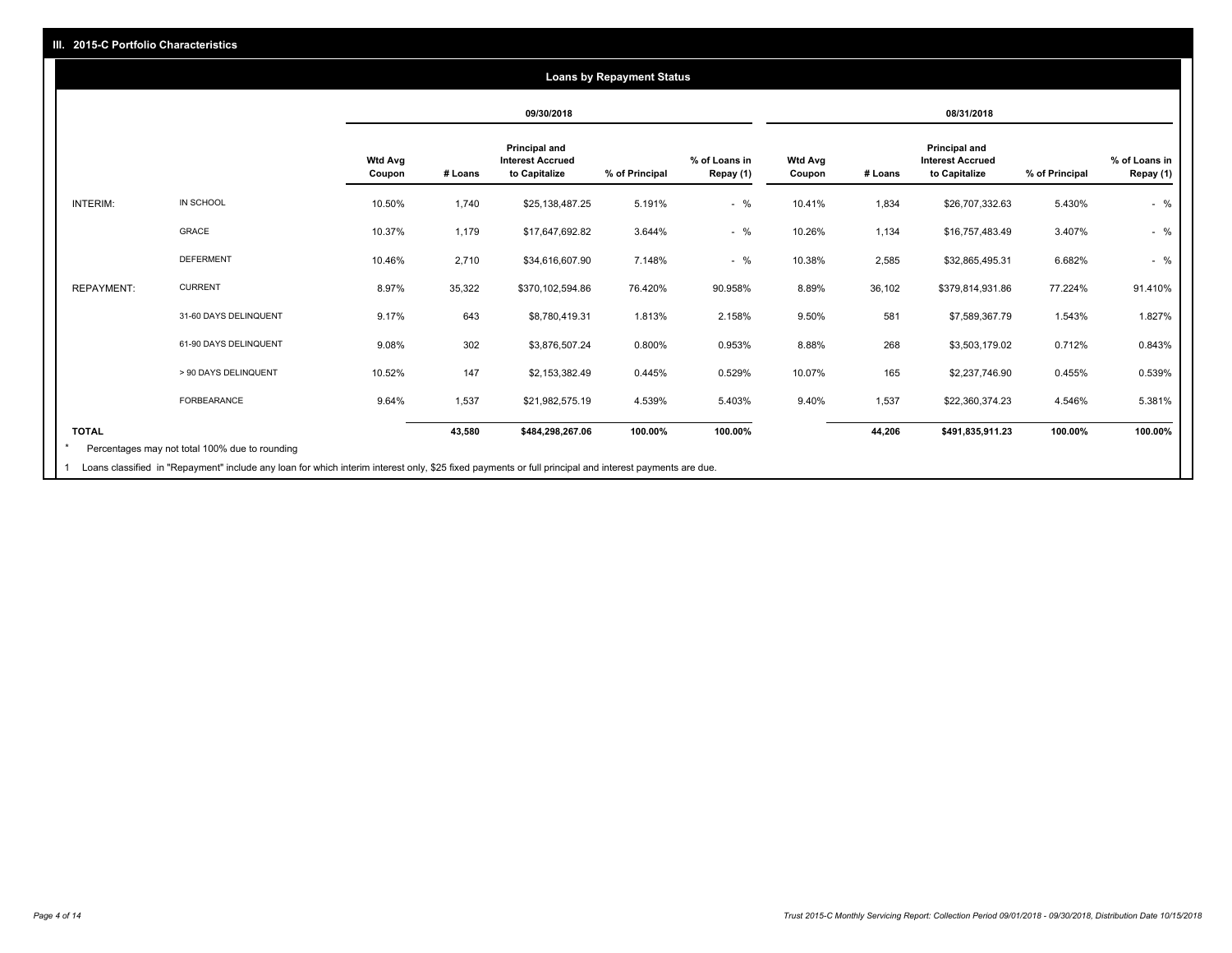|                 |                       |                          |         | 09/30/2018                                                |                |                                |                          |         | 08/31/2018                                                |                |                                |
|-----------------|-----------------------|--------------------------|---------|-----------------------------------------------------------|----------------|--------------------------------|--------------------------|---------|-----------------------------------------------------------|----------------|--------------------------------|
|                 |                       | <b>Wtd Avg</b><br>Coupon | # Loans | Principal and<br><b>Interest Accrued</b><br>to Capitalize | % of Principal | % of Loans in<br>P&I Repay (2) | <b>Wtd Avg</b><br>Coupon | # Loans | Principal and<br><b>Interest Accrued</b><br>to Capitalize | % of Principal | % of Loans in<br>P&I Repay (2) |
| <b>INTERIM:</b> | IN SCHOOL             | 10.23%                   | 3,192   | \$46,155,976.13                                           | 9.530%         | $-$ %                          | 10.13%                   | 3,364   | \$49,161,776.48                                           | 9.996%         | $-$ %                          |
|                 | GRACE                 | 10.03%                   | 2,248   | \$33,270,894.92                                           | 6.870%         | $-$ %                          | 9.94%                    | 2,153   | \$31,156,763.58                                           | 6.335%         | $-$ %                          |
|                 | <b>DEFERMENT</b>      | 10.11%                   | 4,948   | \$60,417,568.32                                           | 12.475%        | $-$ %                          | 10.03%                   | 4,744   | \$57,657,150.42                                           | 11.723%        | $-$ %                          |
| P&I REPAYMENT:  | <b>CURRENT</b>        | 8.81%                    | 30,606  | \$308,238,044.06                                          | 63.646%        | 89.486%                        | 8.74%                    | 31,423  | \$318,506,426.03                                          | 64.759%        | 90.009%                        |
|                 | 31-60 DAYS DELINQUENT | 9.12%                    | 609     | \$8,347,006.49                                            | 1.724%         | 2.423%                         | 9.46%                    | 562     | \$7,319,476.08                                            | 1.488%         | 2.068%                         |
|                 | 61-90 DAYS DELINQUENT | 9.02%                    | 293     | \$3,747,106.77                                            | 0.774%         | 1.088%                         | 8.87%                    | 264     | \$3,487,196.21                                            | 0.709%         | 0.985%                         |
|                 | > 90 DAYS DELINQUENT  | 10.51%                   | 145     | \$2,122,842.33                                            | 0.438%         | 0.616%                         | 10.05%                   | 159     | \$2,186,748.20                                            | 0.445%         | 0.618%                         |
|                 | FORBEARANCE           | 9.65%                    | 1,539   | \$21,998,828.04                                           | 4.542%         | 6.387%                         | 9.40%                    | 1,537   | \$22,360,374.23                                           | 4.546%         | 6.319%                         |
| <b>TOTAL</b>    |                       |                          | 43,580  | \$484,298,267.06                                          | 100.00%        | 100.00%                        |                          | 44,206  | \$491,835,911.23                                          | 100.00%        | 100.00%                        |

WAC reflects WAC3 To conform with company standard reporting these sections now include Princial and Interest Accrued to Capitalize.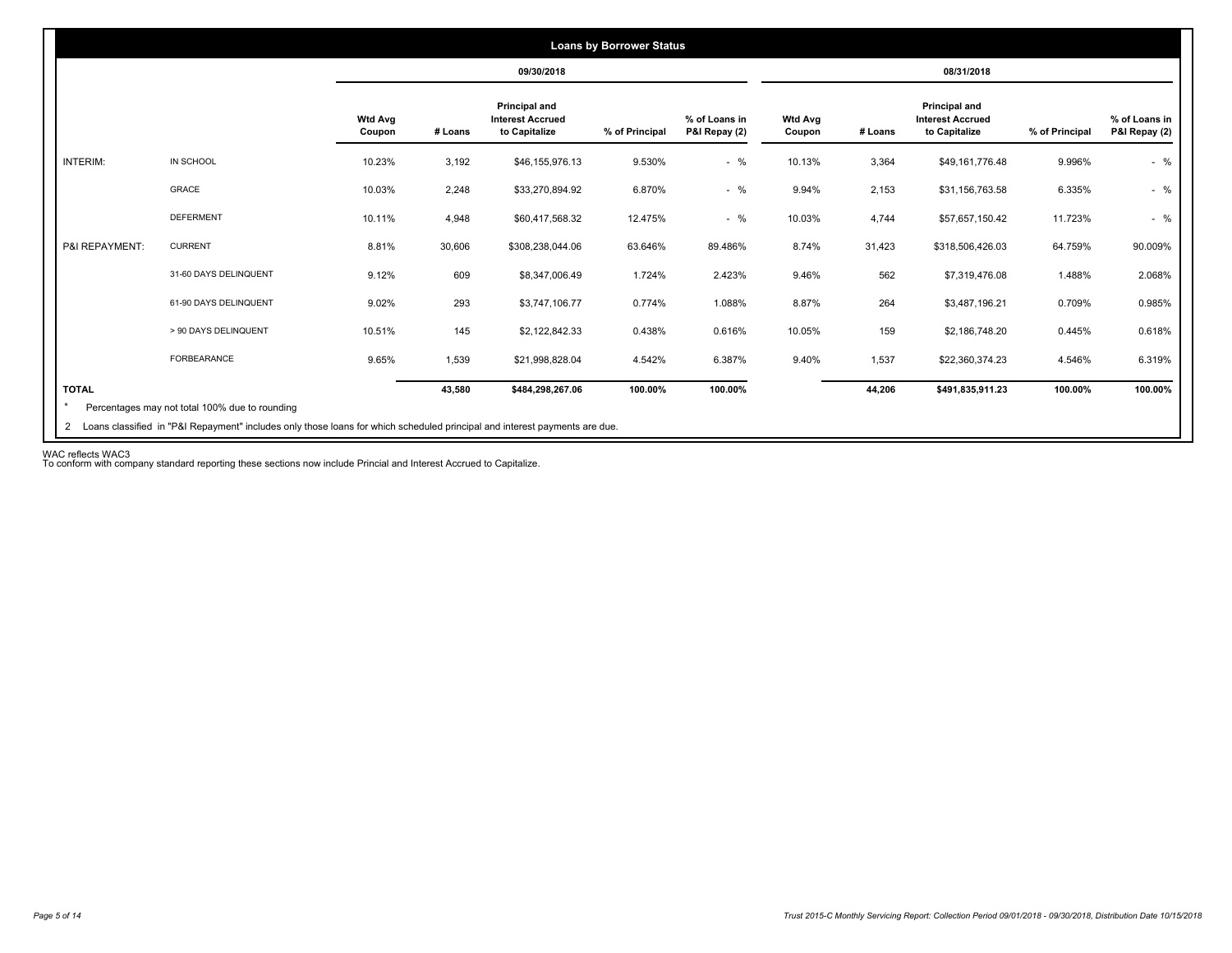|                                                                                                  | 9/30/2018        | 8/31/2018        |
|--------------------------------------------------------------------------------------------------|------------------|------------------|
| Pool Balance                                                                                     | \$484,298,267.06 | \$491,835,911.23 |
| Total # Loans                                                                                    | 43,580           | 44,206           |
| Total # Borrowers                                                                                | 31,225           | 31,650           |
| Weighted Average Coupon                                                                          | 9.32%            | 9.23%            |
| Weighted Average Remaining Term                                                                  | 122.14           | 121.91           |
| Percent of Pool - Cosigned                                                                       | 93.2%            | 93.2%            |
| Percent of Pool - Non Cosigned                                                                   | 6.8%             | 6.8%             |
| Borrower Interest Accrued for Period                                                             | \$3,486,774.58   | \$3,658,877.91   |
| Outstanding Borrower Interest Accrued                                                            | \$25,497,924.09  | \$25,554,861.67  |
| Gross Principal Realized Loss - Periodic *                                                       | \$394,186.65     | \$592,925.79     |
| Gross Principal Realized Loss - Cumulative *                                                     | \$18,922,170.45  | \$18,527,983.80  |
| Recoveries on Realized Losses - Periodic                                                         | \$83,510.50      | \$132,805.13     |
| Recoveries on Realized Losses - Cumulative                                                       | \$2,541,898.05   | \$2,458,387.55   |
| Net Losses - Periodic                                                                            | \$310,676.15     | \$460,120.66     |
| Net Losses - Cumulative                                                                          | \$16,380,272.40  | \$16,069,596.25  |
| Non-Cash Principal Activity - Capitalized Interest                                               | \$898,906.31     | \$857,983.72     |
| Since Issued Total Constant Prepayment Rate (CPR) (1)                                            | 9.82%            | 9.85%            |
| <b>Loan Substitutions</b>                                                                        | \$0.00           | \$0.00           |
| <b>Cumulative Loan Substitutions</b>                                                             | \$0.00           | \$0.00           |
| <b>Unpaid Servicing Fees</b>                                                                     | \$0.00           | \$0.00           |
| <b>Unpaid Administration Fees</b>                                                                | \$0.00           | \$0.00           |
| <b>Unpaid Carryover Servicing Fees</b>                                                           | \$0.00           | \$0.00           |
| Note Interest Shortfall                                                                          | \$0.00           | \$0.00           |
| Loans in Modification                                                                            | \$38,477,623.82  | \$38,694,644.15  |
| % of Loans in Modification as a % of Loans in Repayment (P&I)                                    | 11.93%           | 11.67%           |
|                                                                                                  |                  |                  |
| % Annualized Gross Principal Realized Loss - Periodic as a %<br>of Loans in Repayment (P&I) * 12 | 1.47%            | 2.15%            |
| % Gross Principal Realized Loss - Cumulative as a % of<br>Original Pool Balance                  | 2.52%            | 2.47%            |

\* In accordance with the Servicer's current policies and procedures, after September 1, 2017 loans subject to bankruptcy claims generally will not be reported as a charged-off unless and until they are delinquent for 120 d

(1) For additional information, see 'Since Issued CPR Methodology' found on page 11 of this report.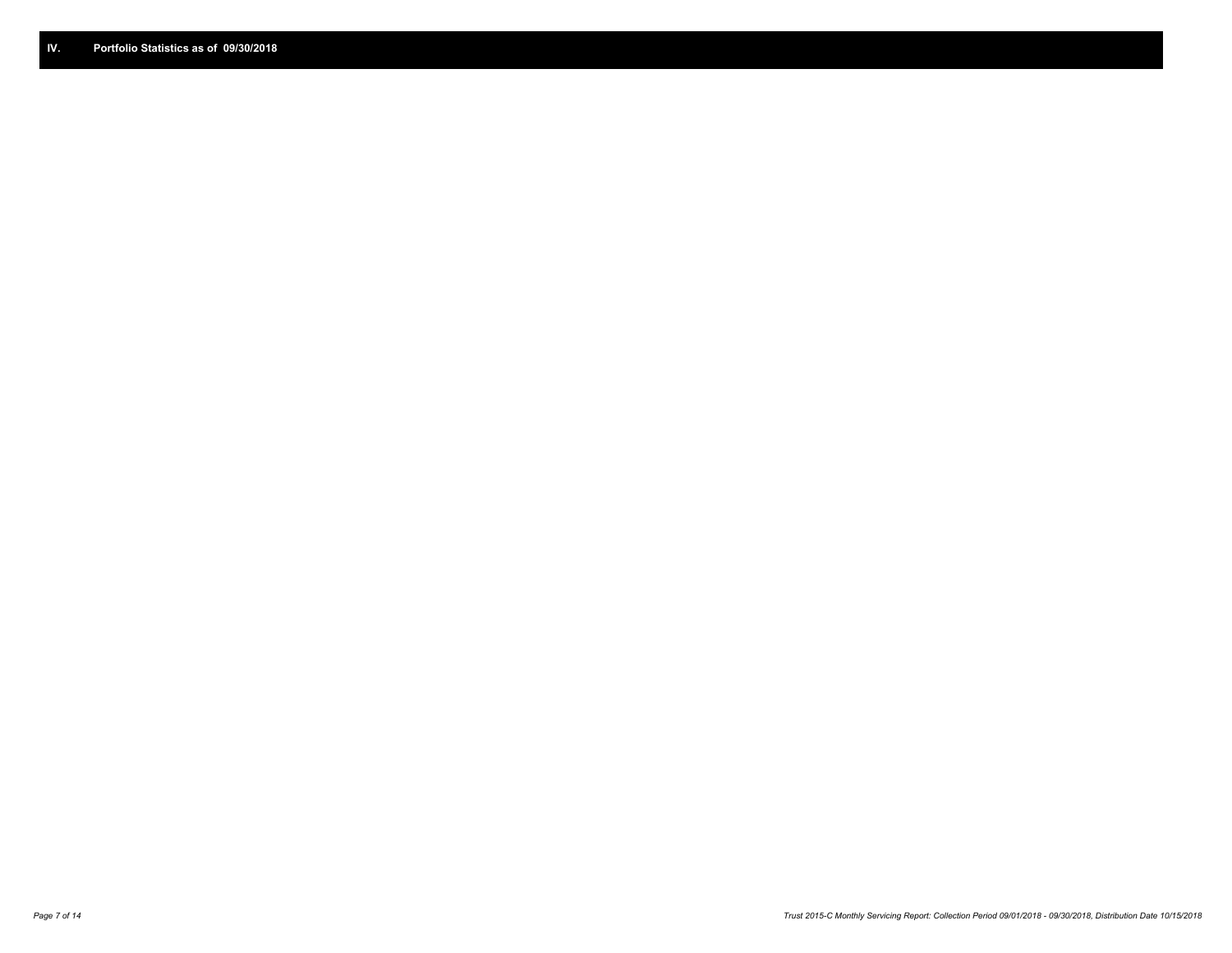| Loan Program                       |                                   |         |                  |           |
|------------------------------------|-----------------------------------|---------|------------------|-----------|
|                                    | Weighted<br><b>Average Coupon</b> | # LOANS | <b>\$ AMOUNT</b> | $%$ *     |
| - Smart Option Interest-Only Loans | 8.62%                             | 9,515   | \$75,968,286.49  | 15.686%   |
| - Smart Option Fixed Pay Loans     | 9.24%                             | 11,485  | \$151,365,668.45 | 31.255%   |
| - Smart Option Deferred Loans      | 9.43%                             | 22,580  | \$256,964,312.12 | 53.059%   |
| - Other Loan Programs              | $0.00\%$                          | 0       | \$0.00           | $0.000\%$ |
| Total                              | 9.25%                             | 43,580  | \$484,298,267.06 | 100.000%  |

\* Percentages may not total 100% due to rounding

B

C

A

**Index Type**

|                       | Weighted<br><b>Average Coupon</b> | # LOANS | <b>\$ AMOUNT</b> | % *      |
|-----------------------|-----------------------------------|---------|------------------|----------|
| - Fixed Rate Loans    | 7.57%                             | 9,800   | \$128,333,659.62 | 26.499%  |
| - LIBOR Indexed Loans | 9.85%                             | 33,780  | \$355,964,607.44 | 73.501%  |
| - Other Index Rates   | $0.00\%$                          | 0       | \$0.00           | 0.000%   |
| <b>Total</b>          | 9.25%                             | 43,580  | \$484,298,267.06 | 100.000% |

\* Percentages may not total 100% due to rounding

## **Weighted Average Recent FICO**

| $0 - 639$            | 3,437  | \$38,489,761.28  | 7.948%   |
|----------------------|--------|------------------|----------|
| 640 - 669            | 2,879  | \$32,098,012.64  | 6.628%   |
| 670 - 699            | 4,499  | \$49,695,888.81  | 10.261%  |
| 700 - 739            | 9,307  | \$105,403,046.98 | 21.764%  |
| $740 +$              | 23,453 | \$258,587,384.04 | 53.394%  |
| $N/A$ <sub>(1)</sub> | 5      | \$24,173.31      | 0.005%   |
| <b>Total</b>         | 43,580 | \$484,298,267.06 | 100.000% |

#### WAC reflects WAC3

To conform with company standard reporting these sections now include Princial and Interest Accrued to Capitalize.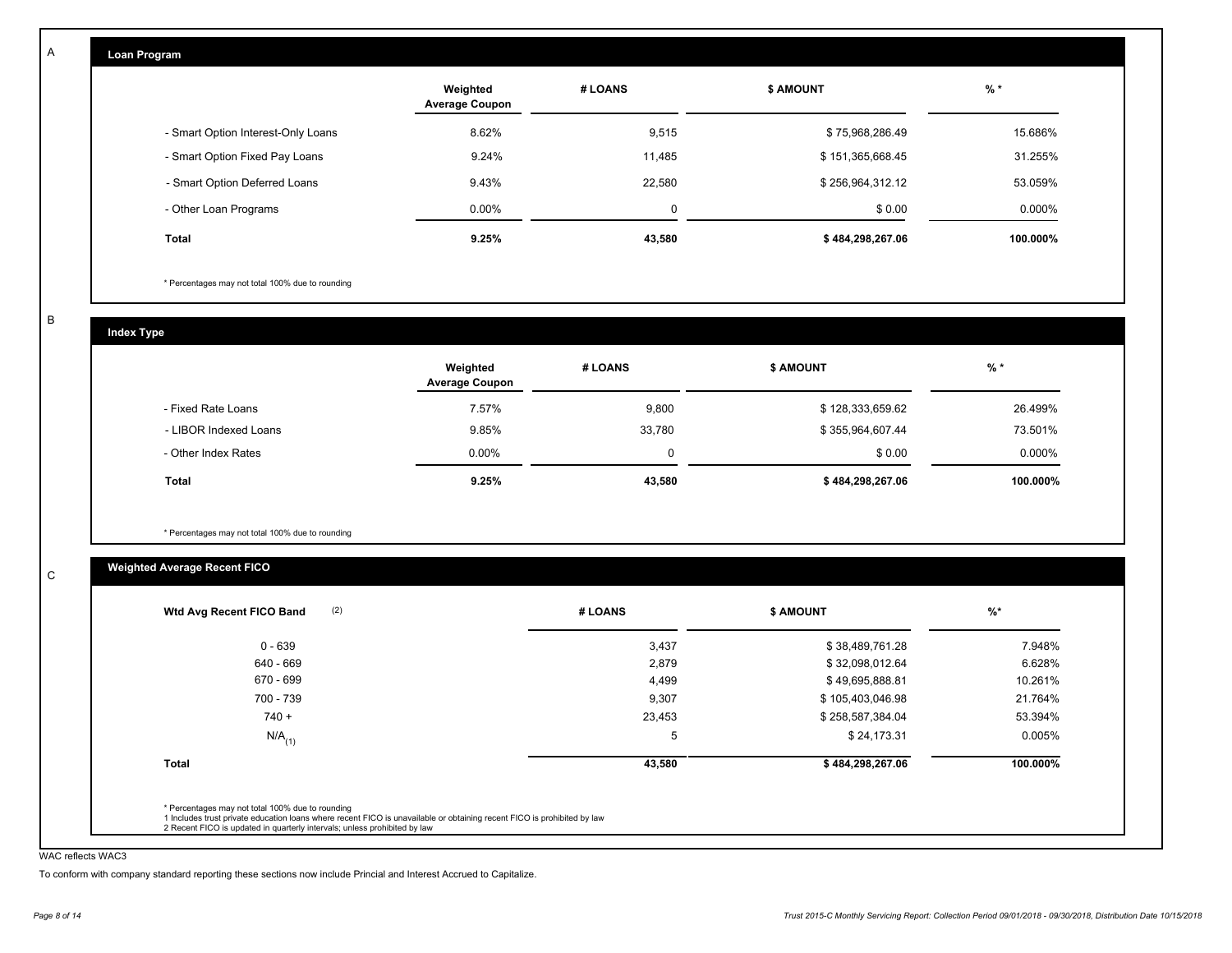| Α. |       | <b>Reserve Account</b>                                                                     |                  |  |
|----|-------|--------------------------------------------------------------------------------------------|------------------|--|
|    |       | Specified Reserve Account Balance                                                          | \$1,884,455.00   |  |
|    |       | Actual Reserve Account Balance                                                             | \$1,884,455.00   |  |
| В. |       | <b>Principal Distribution Amount</b>                                                       |                  |  |
|    | i.    | Class A Notes Outstanding                                                                  | \$274,285,137.86 |  |
|    | ii.   | Pool Balance                                                                               | \$484,298,267.06 |  |
|    | iii.  | First Priority Principal Distribution Amount (i - ii)                                      | \$0.00           |  |
|    | iv.   | Class A and B Notes Outstanding                                                            | \$344,285,137.86 |  |
|    | ۷.    | First Priority Principal Distribution Amount                                               | \$0.00           |  |
|    | vi.   | Pool Balance                                                                               | \$484,298,267.06 |  |
|    | vii.  | Specified Overcollateralization Amount                                                     | \$145,289,480.12 |  |
|    | viii. | Available Funds (after payment of waterfall items A through H)                             | \$9,176,234.35   |  |
|    | ix.   | Class C Notes Outstanding                                                                  | \$50,000,000.00  |  |
|    | х.    | Regular Principal Distribution Amount (if (iv > 0, (iv - v) - (vi - vii), min(viii, ix))   | \$5,276,350.92   |  |
|    | xi.   | Pool Balance                                                                               | \$484,298,267.06 |  |
|    | xii.  | 10% of Initial Pool Balance                                                                | \$74,963,981.87  |  |
|    | xiii. | First Priority Principal Distribution Amount                                               | \$0.00           |  |
|    | XİV.  | Regular Principal Distribution Amount                                                      | \$5,276,350.92   |  |
|    | XV.   | Available Funds (after payment of waterfall items A through J)                             | \$3,899,883.43   |  |
|    |       | xvi. Additional Principal Distribution Amount (if(ix $\lt$ = x, min(xv, xi - xiii - xiv))) | \$0.00           |  |

## **A. Reserve Account**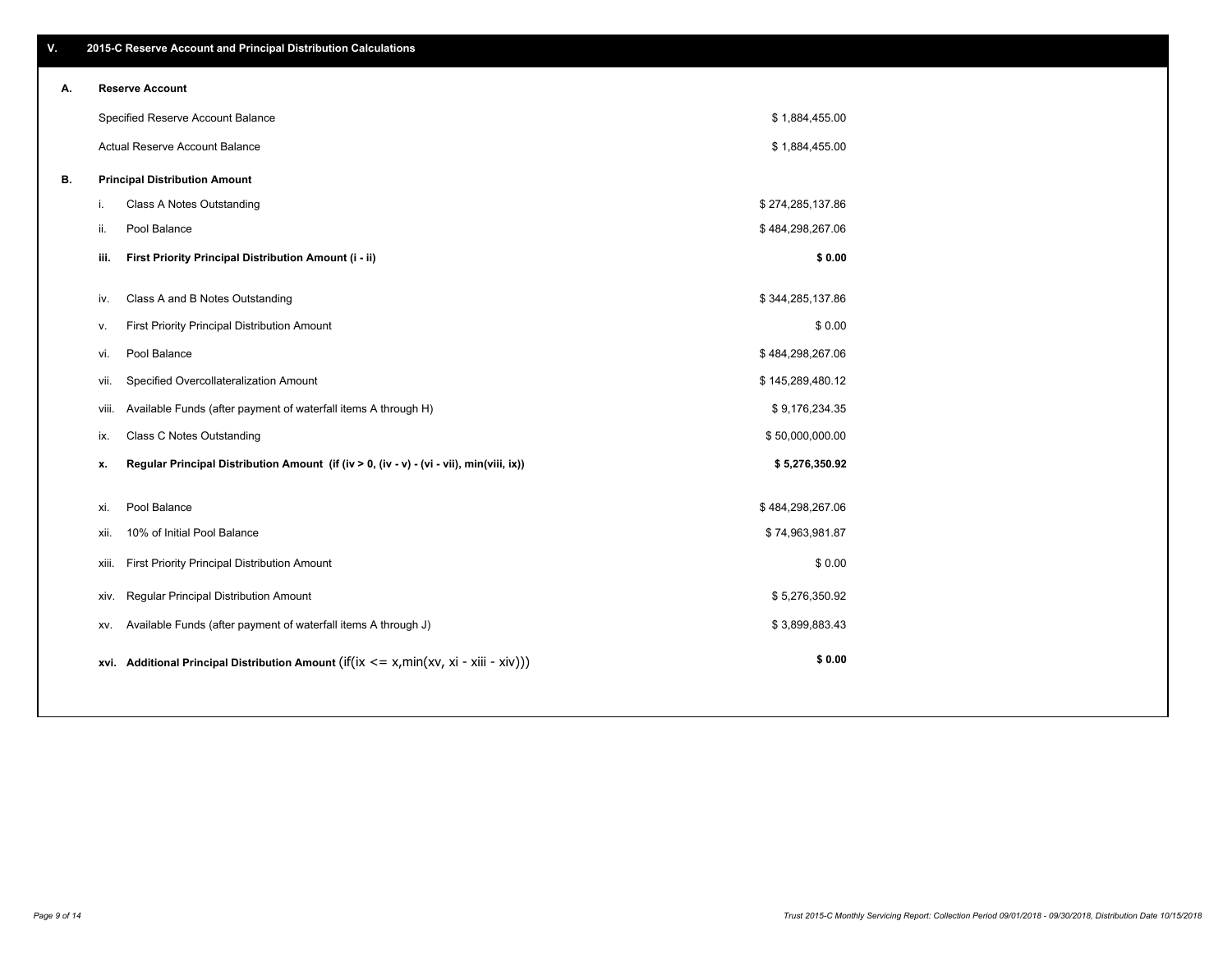|    |                                                                                   | Paid                 | <b>Funds Balance</b>               |
|----|-----------------------------------------------------------------------------------|----------------------|------------------------------------|
|    | <b>Total Available Funds</b>                                                      |                      | \$10,617,331.59                    |
| A  | <b>Trustee Fees</b>                                                               | \$0.00               | \$10,617,331.59                    |
| B  | <b>Servicing Fees</b>                                                             | \$313,843.95         | \$10,303,487.64                    |
| C  | i. Administration Fees<br>ii. Unreimbursed Administrator Advances plus any Unpaid | \$8,333.00<br>\$0.00 | \$10,295,154.64<br>\$10,295,154.64 |
| D  | Class A Noteholders Interest Distribution Amount                                  | \$727,253.62         | \$9,567,901.02                     |
| Е  | <b>First Priority Principal Payment</b>                                           | \$0.00               | \$9,567,901.02                     |
| F. | Class B Noteholders Interest Distribution Amount                                  | \$204,166.67         | \$9,363,734.35                     |
| G  | Class C Noteholders Interest Distribution Amount                                  | \$187,500.00         | \$9,176,234.35                     |
| H  | <b>Reinstatement Reserve Account</b>                                              | \$0.00               | \$9,176,234.35                     |
|    | Regular Principal Distribution                                                    | \$5,276,350.92       | \$3,899,883.43                     |
| J  | <b>Carryover Servicing Fees</b>                                                   | \$0.00               | \$3,899,883.43                     |
| Κ  | Additional Principal Distribution Amount                                          | \$0.00               | \$3,899,883.43                     |
| L. | Unpaid Expenses of Trustee                                                        | \$0.00               | \$3,899,883.43                     |
| M  | Unpaid Expenses of Administrator                                                  | \$0.00               | \$3,899,883.43                     |
| N  | Remaining Funds to the Residual Certificateholders                                | \$3,899,883.43       | \$0.00                             |

#### **Waterfall Conditions**

| А. |      | <b>Class C Noteholders' Interest Distribution Condition</b>                      |                  |  |
|----|------|----------------------------------------------------------------------------------|------------------|--|
|    |      | Pool Balance                                                                     | \$484,298,267.06 |  |
|    |      | Class A and B Notes Outstanding                                                  | \$344,285,137.86 |  |
|    | iii. | Class C Noteholders' Interest Distribution Ratio (i / ii)                        | 140.67%          |  |
|    | IV.  | Minimum Ratio                                                                    | 110.00%          |  |
|    | ٧.   | Is the Class C Noteholders' Interest Distribution Condition Satisfied (iii > iv) |                  |  |

\* If the Class C Noteholders' Interest Distribution Condition is satisfied then the amount of interest accrued at the Class C Rate for the Accrual Period is Released on the distribution Date.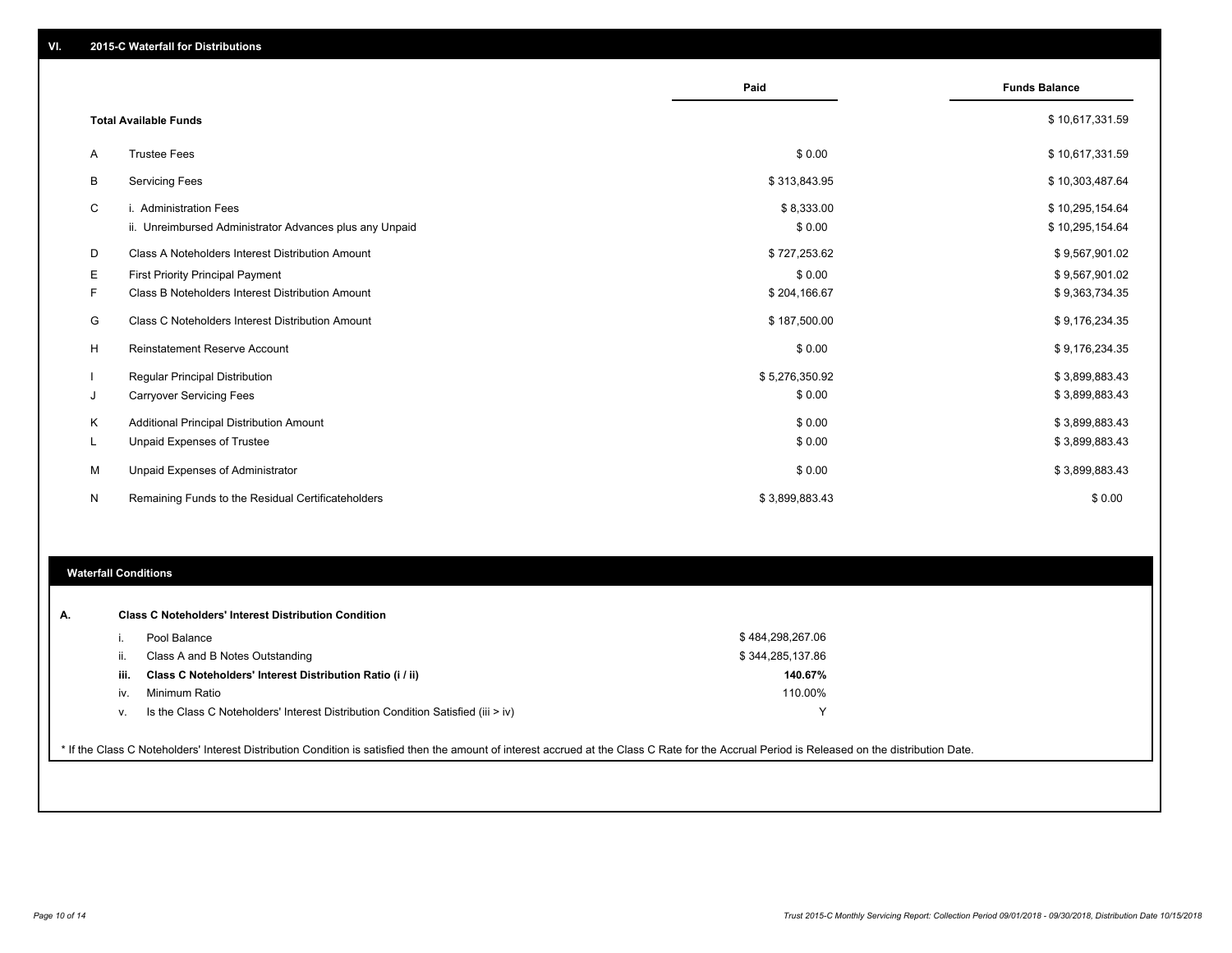## **VII. 2015-C Distributions**

#### **Distribution Amounts**

|                                                            | A <sub>2</sub> A        | A <sub>2</sub> B        | A <sub>3</sub>          |
|------------------------------------------------------------|-------------------------|-------------------------|-------------------------|
| Cusip/Isin                                                 | 78448RAB2               | 78448RAC0               | 78448RAD8               |
| <b>Beginning Balance</b>                                   | \$134,371,412.18        | \$64,913,725.68         | \$75,000,000.00         |
| Index                                                      | <b>FIXED</b>            | <b>LIBOR</b>            | <b>LIBOR</b>            |
| Spread/Fixed Rate                                          | 2.75%                   | 1.40%                   | 1.95%                   |
| Record Date (Days Prior to Distribution)                   | 1 NEW YORK BUSINESS DAY | 1 NEW YORK BUSINESS DAY | 1 NEW YORK BUSINESS DAY |
| <b>Accrual Period Begin</b>                                | 9/15/2018               | 9/17/2018               | 9/17/2018               |
| <b>Accrual Period End</b>                                  | 10/15/2018              | 10/15/2018              | 10/15/2018              |
| Daycount Fraction                                          | 0.08333333              | 0.07777778              | 0.07777778              |
| Interest Rate*                                             | 2.75000%                | 3.55844%                | 4.10844%                |
| <b>Accrued Interest Factor</b>                             | 0.002291667             | 0.002767676             | 0.003195453             |
| <b>Current Interest Due</b>                                | \$307,934.49            | \$179,660.13            | \$239,659.00            |
| Interest Shortfall from Prior Period Plus Accrued Interest | $S -$                   | $S -$                   | $$ -$                   |
| <b>Total Interest Due</b>                                  | \$307,934.49            | \$179,660.13            | \$239,659.00            |
| <b>Interest Paid</b>                                       | \$307,934.49            | \$179,660.13            | \$239,659.00            |
| <b>Interest Shortfall</b>                                  | $S -$                   | $S -$                   | \$ -                    |
| <b>Principal Paid</b>                                      | \$3,557,669.84          | \$1,718,681.08          | $$ -$                   |
| <b>Ending Principal Balance</b>                            | \$130,813,742.34        | \$63,195,044.60         | \$75,000,000.00         |
| Paydown Factor                                             | 0.017186811             | 0.017186811             | 0.000000000             |
| <b>Ending Balance Factor</b>                               | 0.631950446             | 0.631950446             | 1.000000000             |

\* Pay rates for Current Distribution. For the interest rates applicable to the next distribution date, please see https://www.salliemae.com/about/investors/data/SMBabrate.txt.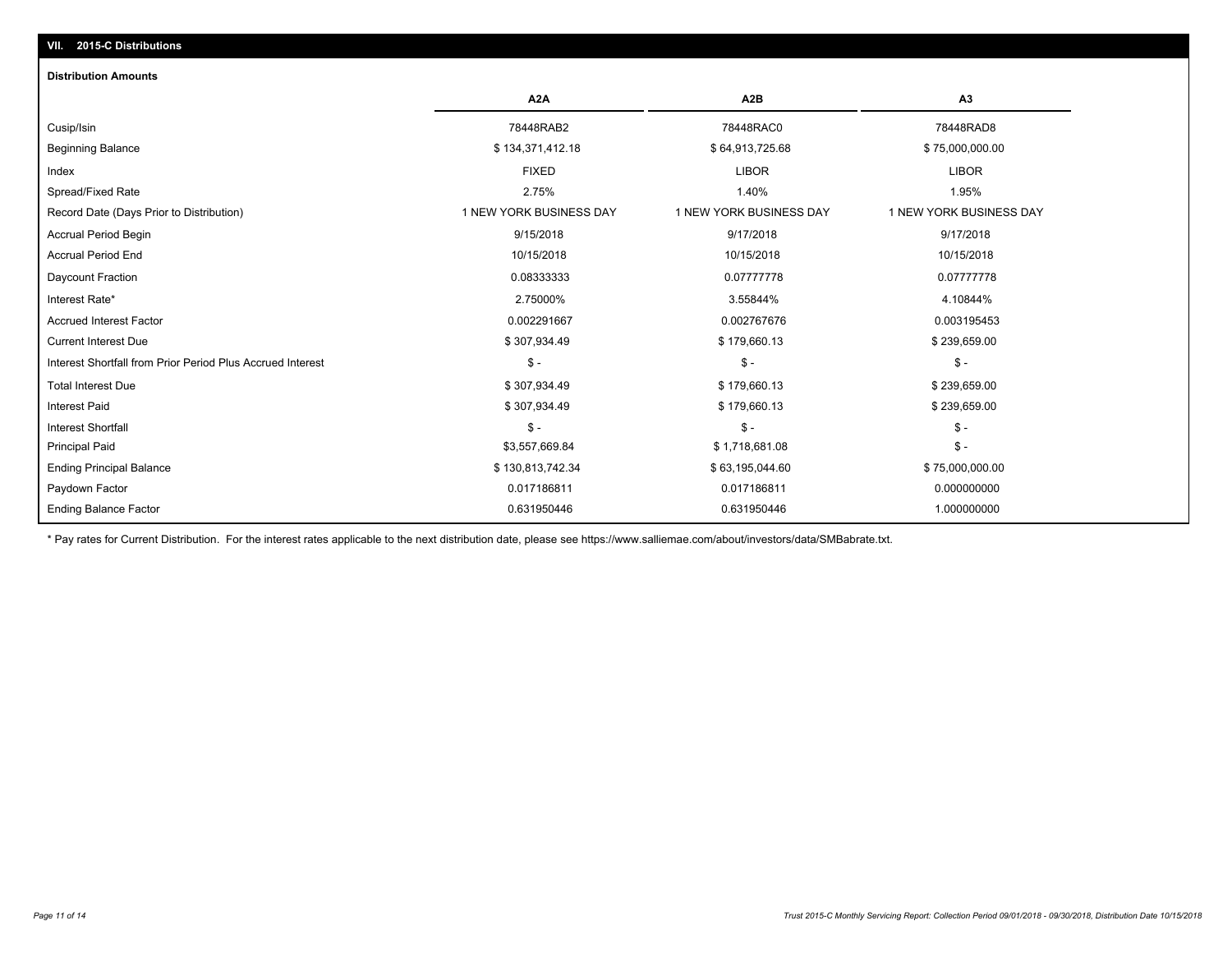| <b>Distribution Amounts</b>                                |                         |                         |
|------------------------------------------------------------|-------------------------|-------------------------|
|                                                            | в                       | c                       |
| Cusip/Isin                                                 | 78448RAE6               | 78448RAF3               |
| <b>Beginning Balance</b>                                   | \$70,000,000.00         | \$50,000,000.00         |
| Index                                                      | <b>FIXED</b>            | <b>FIXED</b>            |
| Spread/Fixed Rate                                          | 3.50%                   | 4.50%                   |
| Record Date (Days Prior to Distribution)                   | 1 NEW YORK BUSINESS DAY | 1 NEW YORK BUSINESS DAY |
| Accrual Period Begin                                       | 9/15/2018               | 9/15/2018               |
| <b>Accrual Period End</b>                                  | 10/15/2018              | 10/15/2018              |
| Daycount Fraction                                          | 0.08333333              | 0.08333333              |
| Interest Rate*                                             | 3.50000%                | 4.50000%                |
| <b>Accrued Interest Factor</b>                             | 0.002916667             | 0.003750000             |
| <b>Current Interest Due</b>                                | \$204,166.67            | \$187,500.00            |
| Interest Shortfall from Prior Period Plus Accrued Interest | $\mathcal{S}$ -         | $\mathcal{S}$ -         |
| <b>Total Interest Due</b>                                  | \$204,166.67            | \$187,500.00            |
| <b>Interest Paid</b>                                       | \$204,166.67            | \$187,500.00            |
| <b>Interest Shortfall</b>                                  | $\mathsf{\$}$ -         | $\mathbb{S}$ -          |
| <b>Principal Paid</b>                                      | $\mathsf{\$}$ -         | $S -$                   |
| <b>Ending Principal Balance</b>                            | \$70,000,000.00         | \$50,000,000.00         |
| Paydown Factor                                             | 0.000000000             | 0.000000000             |
| <b>Ending Balance Factor</b>                               | 1.000000000             | 1.000000000             |

\* Pay rates for Current Distribution. For the interest rates applicable to the next distribution date, please see https://www.salliemae.com/about/investors/data/SMBabrate.txt.

**VII. 2015-C Distributions**